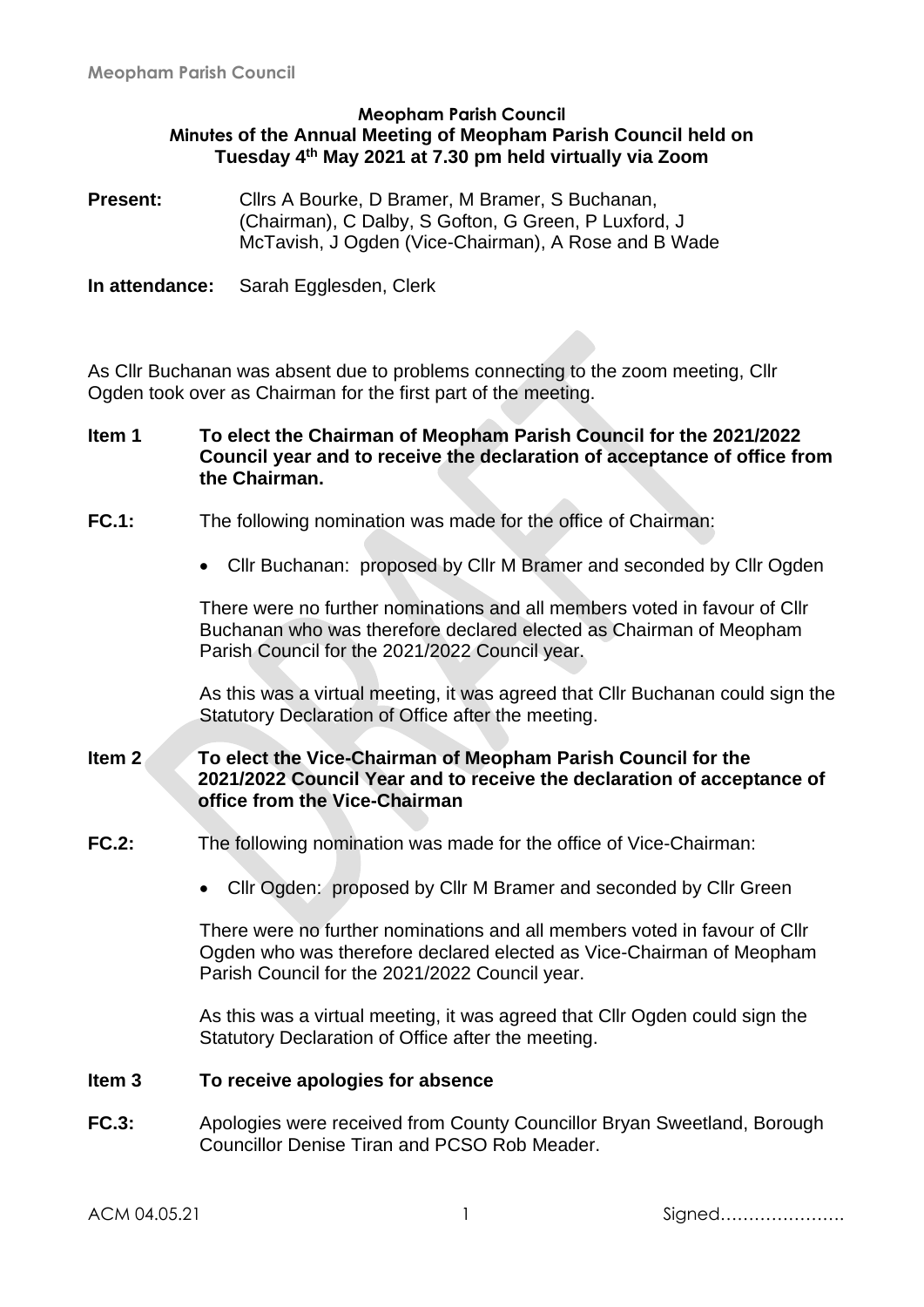## **Item 4 To receive Declaration of Members' Interests**

**FC.4:** There were no declarations of interest.

#### **Item 5 To approve the minutes of the previous meetings (30.03.21 and 22.04.21)**

- **FC.5:** The minutes of the meeting held on 30.03.21 were approved as a true record on a proposal by Cllr Luxford and seconded by Cllr Ogden. All voted in favour.
- **FC.6:** The minutes of the meeting held on 22.04.21 were approved as a true record on a proposal by Cllr Ogden and seconded by Cllr Green. All voted in favour.

#### **Item 6 To consider any matters arising from the above Minutes**

**FC.7:** There were no matters arising.

Cllr McTavish joined the meeting at 7.50pm.

- **Item 7 To approve the schedule of ordinary meetings of the Full Council and Standing Committees for 2021/22 up to and including the next Annual Meeting of Council**
- **FC.8:** Cllr Wade proposed approval and this was seconded by Cllr Luxford. All voted in favour.
	- 7.1 To agree all ordinary meetings of the Council and Standing Committees to start at 7.30pm, subject to any changes in accordance with council policy
- **FC.9:** Cllr Luxford proposed approval and this was seconded by Cllr Wade. All voted in favour.
	- 7.2 To agree to delegate to the Clerk the arrangements for the venues for meetings of the Council and its committees within the Parish
- **FC.10:** Cllr Wade proposed approval and this was seconded by Cllr M Bramer. All voted in favour.

#### *Action: Clerk*

#### **Item 8 To review and approve the council's**

- 8.1 Standing Orders
- 8.2 Financial Regulations
- **FC.11:** Cllr Green proposed approval of items 8.1 and 8.2. This was seconded by Cllr Luxford. All voted in favour.

ACM 04.05.21 2 Signed………………….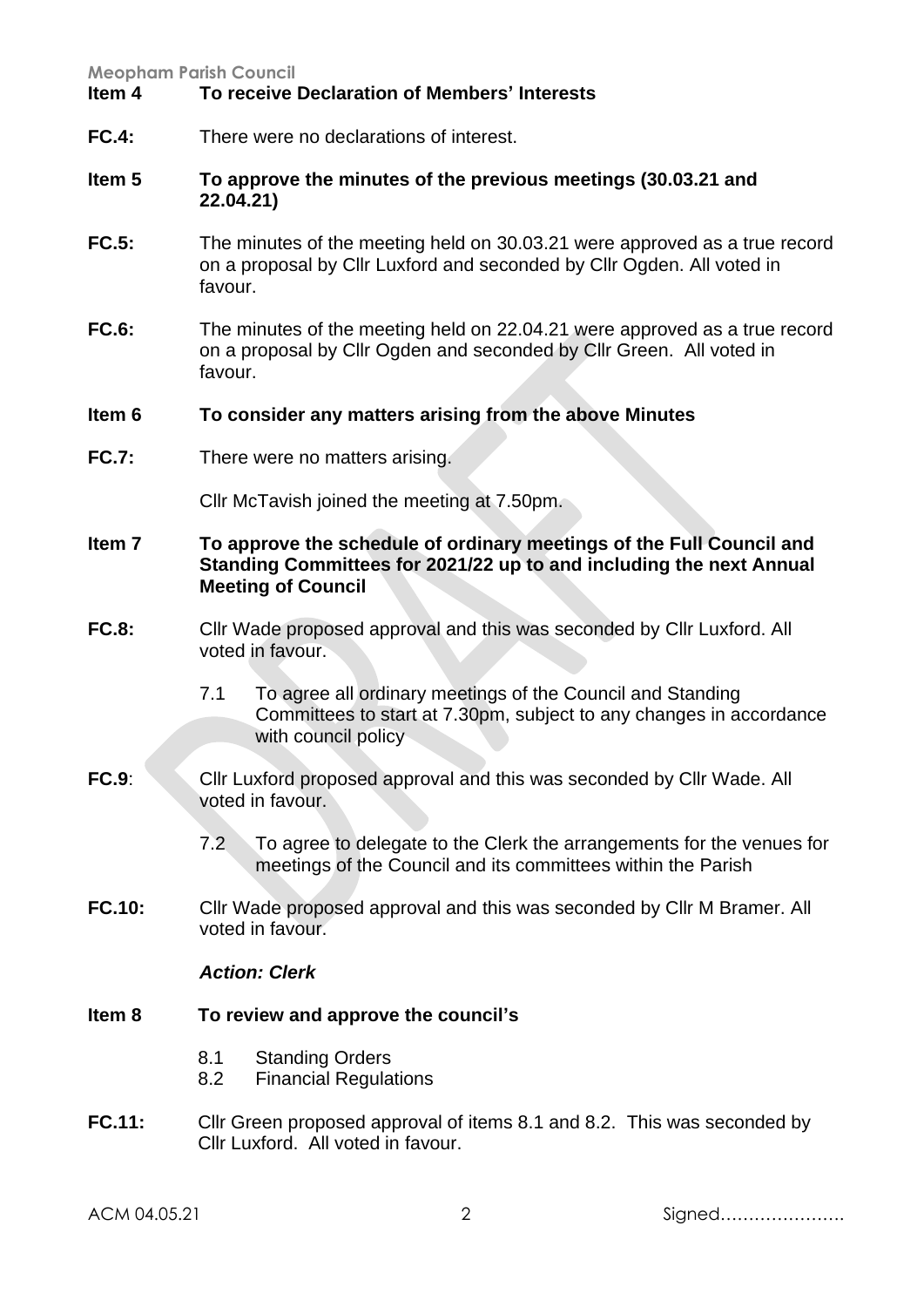Cllr Buchanan joined the meeting at 7.55pm and took over as Chairman from Cllr Ogden

- 8.3 Delegation policy
- **FC.12:** Cllr Green proposed approval and this was seconded by Cllr Ogden. All voted in favour.
	- 8.3.1 In the event of virtual meeting regulations not being extended, to consider approving delegation of emergency powers to the Clerk due to coronavirus as follows; 'To extend the delegation of Council decisions to the Clerk in consultation with members of the Council or Committee. Wherever possible consultation with members will be undertaken during a virtual scheduled meeting. Such delegation is to enable the council to fulfil its responsibilities to its residents.'
- **FC.13:** Cllr Green proposed amendment to the above motion; To extend the delegation of council decisions to the Clerk in consultation with '*Working Groups'* of the council or committee. Wherever possible consultation with members will be undertaken during a virtual scheduled meeting. Such delegation is to enable the council to fulfil its responsibilities to its residents *and will come to an end on 1/11/21, unless renewed'.* This was seconded by Cllr M Bramer and all voted in favour.

The substantive motion was then proposed by Cllr Green and seconded by Cllr M Bramer. All voted in favour.

- **Item 9 To approve the closure of Judsons Pavilion Committee and to note that Judsons Pavilion will now come under the remit of the Environment and Amenities Committee**
- **FC.14:** Cllr Ogden proposed approval and this was seconded by Cllr Buchanan. All voted in favour.

## **Item 10 To review and approve the terms of reference of and responsibilities delegated to the Standing Committees and Committees**

- 10.1 Administration and Resources
- 10.2 Environment and Amenities
- 10.3 Planning and Projects
- 10.4 Planning Applications
- 10.5 Personnel
- **FC.15:** It was noted that the only change to above terms of reference was the addition of Judsons Pavilion under the responsibilities of the E&A Committee. Cllr Green proposed approval of items 10.1 to 10.5, This was seconded by Cllr Ogden and all voted in favour.

## **Item 11 To approve the membership of the Standing Committees and Committees**

ACM 04.05.21 3 Signed………………….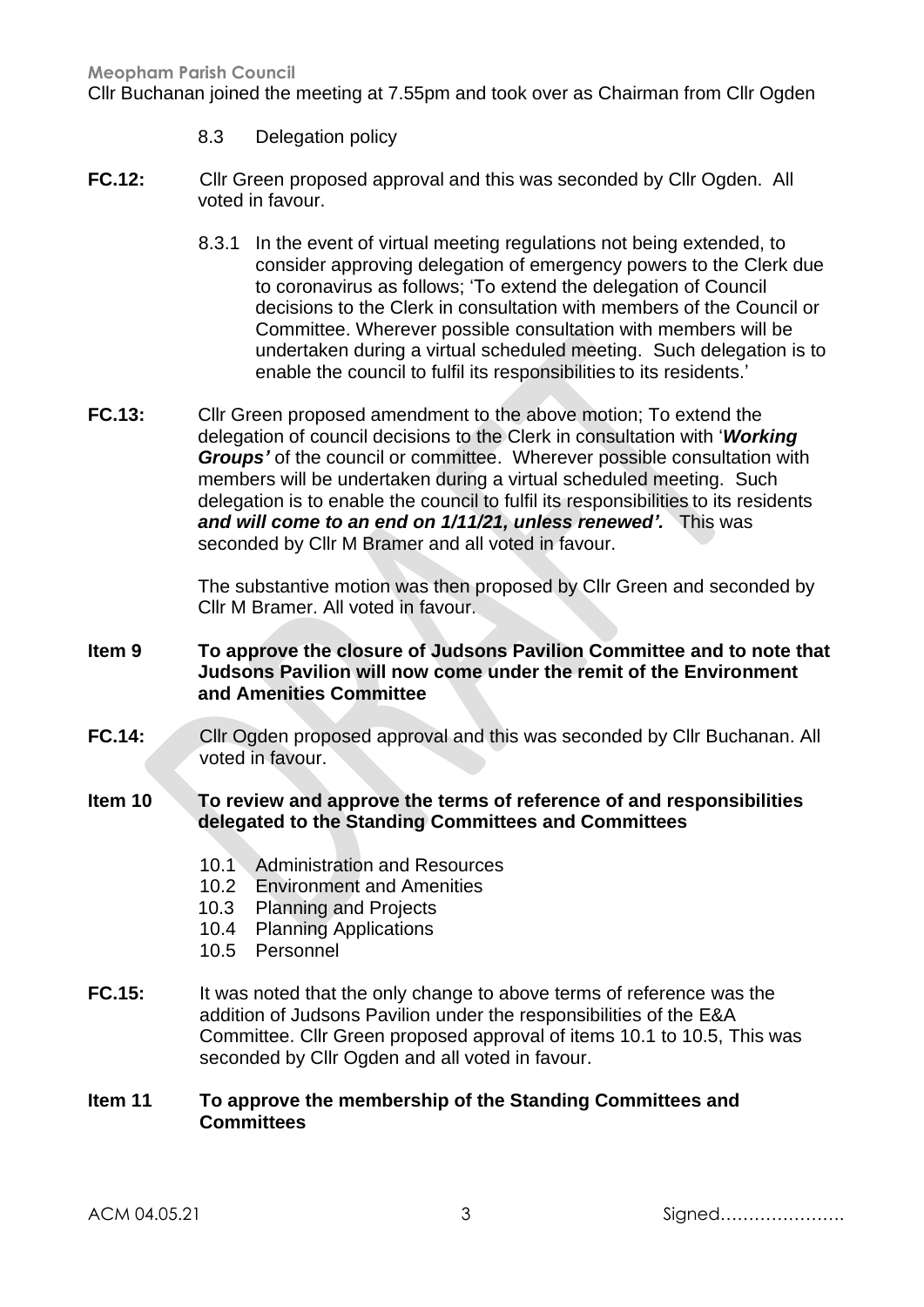**FC.16:** Appendix 1 had been circulated prior to the meeting. Cllr Ogden proposed approval of the membership of the standing committees and committees, this was seconded by Cllr Buchanan and all voted in favour.

#### **Item 12 To appoint the Chairman and the Vice Chairman of the Standing Committees and Committees**

# **12.1 Administration and Resources**

**FC.17:** Cllr Ogden proposed Cllr M Bramer as Chairman and this was seconded by Cllr Green. Cllr Gofton proposed Cllr Green as Chairman but Cllr Green declined to stand. All members then voted in favour of Cllr M Bramer as Chairman.

> Cllr Wade proposed Cllr Green as Vice Chairman, this was seconded by Cllr Ogden and all voted in favour.

## **12.2 Environment and Amenities**

**FC.18:** Cllr Wade proposed Cllr D Bramer as Chairman, this was seconded by Cllr Ogden. All voted in favour.

> Cllr Luxford proposed Cllr Wade as Vice Chairman, this was seconded by Cllr D Bramer. All voted in favour.

## **12.3 Planning and Projects**

**FC.19:** Cllr Buchanan proposed Cllr McTavish as Chairman, this was seconded by Cllr Ogden and all voted in favour.

> Cllr Buchanan proposed Cllr Rose as Vice Chairman, this was seconded by Cllr Gofton. All voted in favour.

# **12.4 Planning Applications**

12.4.1 To consider electing a Chairman on a rota basis as in previous years and to delegate to the Clerk to organise

**FC.20:** Cllr Ogden proposed approval and this was seconded by Cllr Buchanan. All voted in favour.

#### *Action: Clerk*

#### **12.5 Personnel**

**FC.21:** Cllr M Bramer proposed Cllr Buchanan as Chairman, this was seconded by Cllr Ogden and all voted in favour.

> Cllr M Bramer proposed Cllr Ogden as Vice Chairman, this was seconded by Cllr Green and all voted in favour.

ACM 04.05.21 4 Signed………………….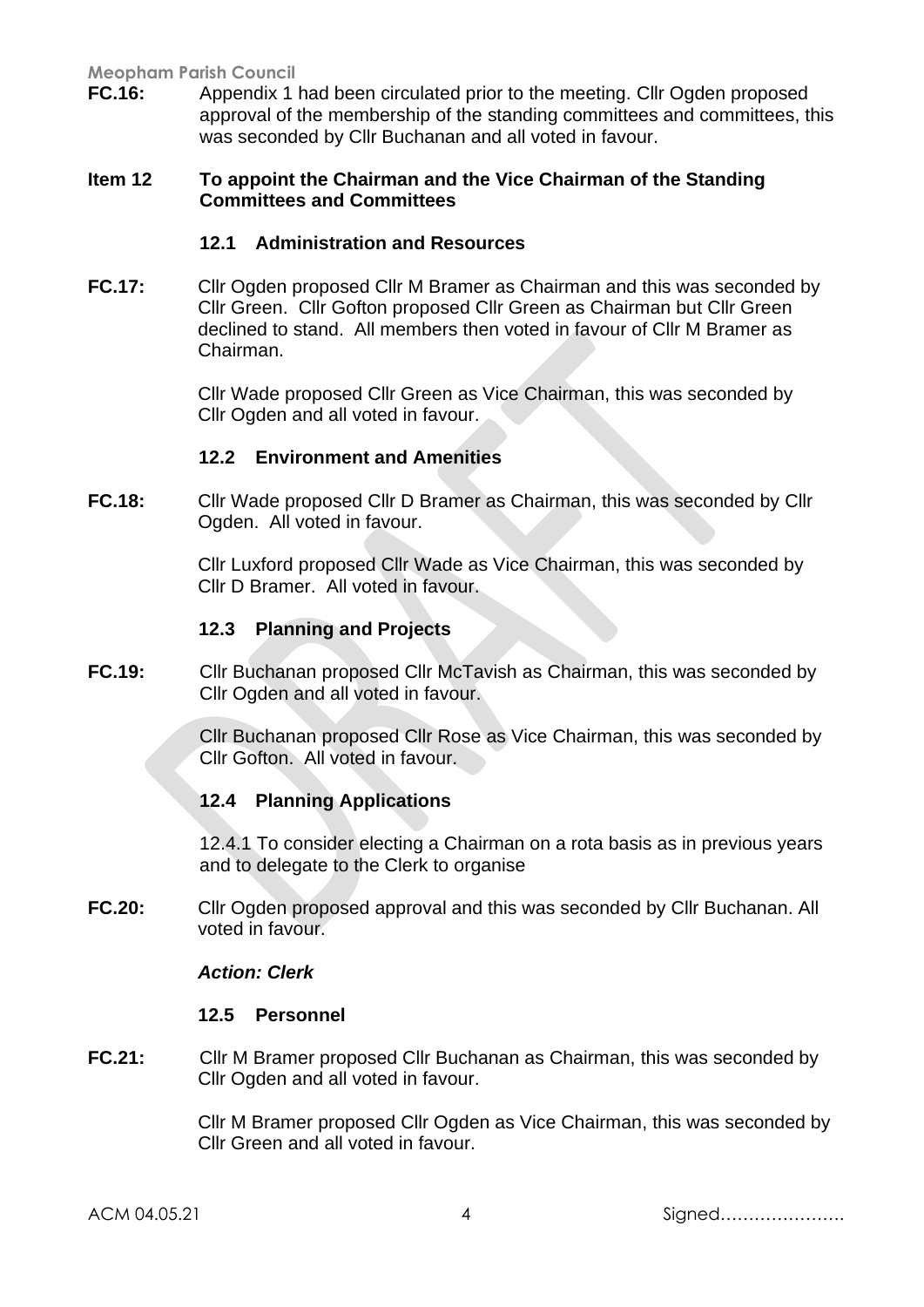## **Item 13 Working Groups: to agree that each committee will review any Working Group membership at its first Committee Meeting**

**FC.22:**. Cllr Green proposed approval and this was seconded by Cllr Luxford. All voted in favour.

#### **Item 14 To approve the Council's representation on external bodies**

**FC.23:** Appendix 2 had been circulated prior to the meeting. Cllr Green proposed approval and this was seconded by Cllr Ogden. All voted in favour.

#### **Item 15 To review and approve the inventory of land and assets including building and office equipment.**

- **FC.24:** Cllr Luxford proposed approval and this was seconded by Cllr McTavish. All voted in favour.
- **Item 16 To confirm and approve the key holders for the Parish Office, Container Site, Judsons Pavilion, Southdown Shaw Allotments, Harvel Green gate ad drop-down posts and Pitfield Green Toilets.**
- **FC.25:** It was noted that Cllr D Bramer did not hold an office front door key and shared Cllr M Bramer's key. Cllr Ogden proposed approval of the list as per appendix 3 and this was seconded by Cllr Wade. All voted in favour.

#### **Item 17 To review and approve the council's and/or employees' subscriptions to other bodies**

**FC.26:** Following the recommendation of the A&R Committee Cllr Luxford proposed not to renew the DPO contract for the coming year. This was seconded by Cllr Ogden and all voted in favour.

> It was noted that the SLCC would not be renewed yet as the membership belonged to the Clerk. This would be renewed when the Clerk is in place.

Cllr Ogden then proposed approval of the list as per appendix 4 and this was seconded by Cllr Buchanan. All voted in favour.

#### *Action: Clerk*

## **Item 18 To review and approve the council's complaints procedures**

- 18.1 Complaints policy
- **FC.27:** Cllr M Bramer proposed approval and this was seconded by Cllr Ogden. All voted in favour.

#### **Item 19 To approve the Council's policies, procedures and practices for:**

- 19.1 Data Protection and Information
- 19.2 Media Policy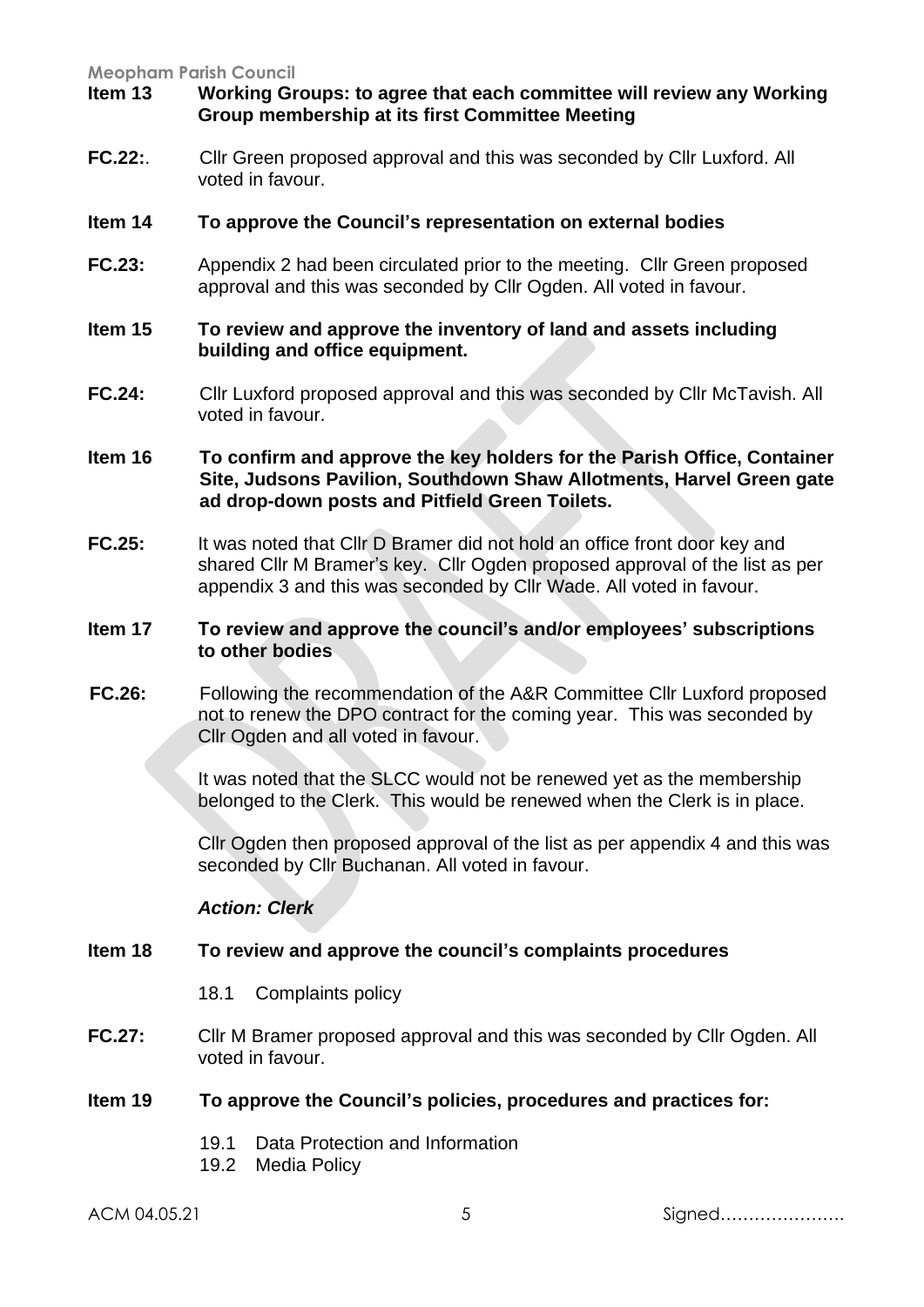#### **Item 20 To review and approve the Council's employment policies and procedures**

- 20.1 Disciplinary and Grievance policy
- 20.2 Appeal policy
- 20.3 Homeworking policy
- 20.4 Compassionate leave policy
- 20.5 Concessional holiday for the period between Christmas and New Year for staff
- **FC.28:** It was noted that the media policy contained a reference to 'contacting the Clerical Assistant in the absence of the Clerk'. Cllr M Bramer proposed delegating to the Clerk to change any reference to the Clerical Assistant to Assistant Clerk in any policies, due to a recent change of job title. This was seconded by Cllr Luxford and all voted in favour.

#### *Action: Clerk*

**FC.29:** Cllr Green proposed approval of all the policies and procedures under agenda items 19 and 20. This was seconded by Cllr Ogden and all voted in favour.

#### **Item 21 Insurance cover in respect of all insurable risks for 2021-**

21.1 To note the LTA with Zurich ends on  $1<sup>st</sup>$  June 2021 and to agree to delegate to the Clerk in consultation with the Chairman of A&R to appoint appropriate insurance cover up to the budget amount of £2000.

**FC.30:** Cllr Ogden proposed approval and this was seconded by Cllr M Bramer. All voted in favour.

#### *Action: Clerk*

#### **Item 22 Councillor arrangements for receiving correspondence**

- 22.1 To confirm that all councillors will continue to receive summons, agendas and minutes plus other correspondence via email
- **FC.31:** Cllr Buchanan proposed approval and this was seconded by Cllr Ogden. All voted in favour.

It was noted that papers for members would be provided by the office in exceptional circumstances.

#### **Item 23 Financial Matters**

23.1 To approve the schedule of payments in accordance with Financial Standing Order 5.2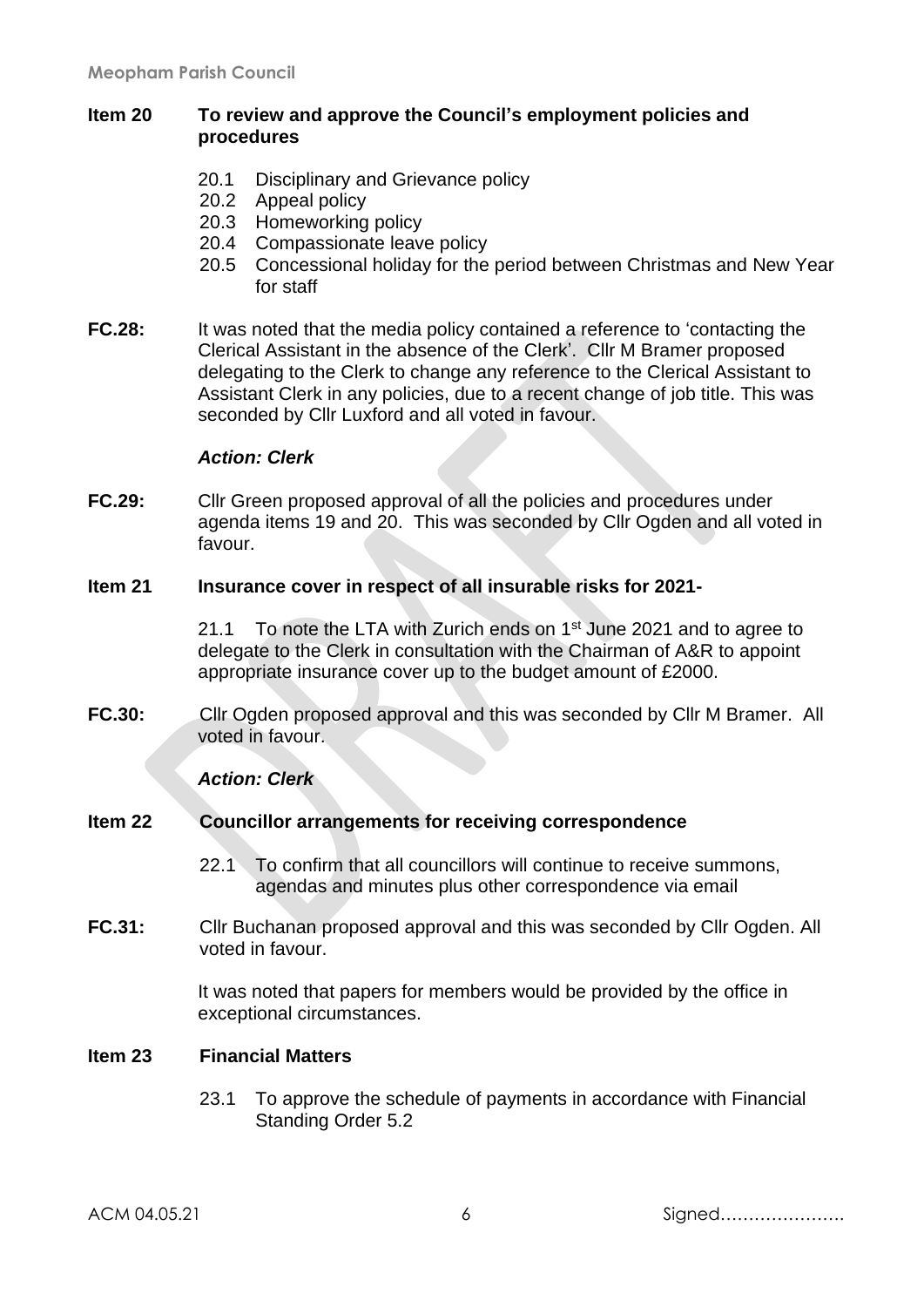- **FC.32:** Cllr Buchanan proposed approval and this was seconded by Cllr Ogden. All voted in favour. See Appendix 5 for the payment list.
	- 23.2 To approve the end of year bank statements balance as at  $31<sup>st</sup>$  March 2021
- **FC.33: Lloyds Bank £71,279.13 Unity Bank £50,077.68**

**Total £121,356.81 as at 31.03.21**

Cllr Buchanan proposed approval and this was seconded by Cllr Ogden. All voted in favour.

- 23.3 To review the current signatories on the bank accounts and to approve additional members of the council to be added to Unity Trust Bank and Lloyds Bank as signatories
- **FC.34:** Cllr Green proposed approval of the current list (Cllrs Buchanan, Ogden and M Bramer) plus adding Cllrs Luxford, McTavish and Rose as signatories. This was seconded by Cllr Ogden. All voted in favour.

#### *Action: Clerk*

## **Item 24 Consultation – to consider responding to the following:**

24.1 - **Local Authority Remote Meetings: Call for Evidence.** The Government has issued a Call for Evidence on the use of remote meetings: [https://www.gov.uk/government/consultations/local-authority-remote](https://www.gov.uk/government/consultations/local-authority-remote-meetings-call-for-evidence)[meetings-call-for-evidence](https://www.gov.uk/government/consultations/local-authority-remote-meetings-call-for-evidence) - deadline 17 June 2021

**FC.35:** Cllr Green proposed approval of the consultation answers circulated plus the addition of comments from Cllr M Bramer, for the Clerk to submit as the councils' response to this consultation. This was seconded by Cllr M Bramer and all voted in favour.

#### *Action: Clerk*

- **Item 25** Traffic Survey Report for **Planning Application KCC/GR/0041/2021 - Meopham School, Wrotham Road, Meopham, Gravesend Kent DA13 0AH:** To review and approve the report for submission to KCC with the council's objection letter
- **FC.36:** The objection letter has already been approved at the Planning Meeting on 22.4.21. The traffic report was circulated to members last week and some members had some factual adjustments to make to the report, which had been circulated to all members. As the deadline for the submission of the council's objections is on 07.05.21, Cllr Buchanan proposed holding a zoom meeting the next day with the consultant plus Cllrs Ogden, M Bramer and Green. This was seconded by Cllr Green and all voted in favour.

ACM 04.05.21 7 Signed………………….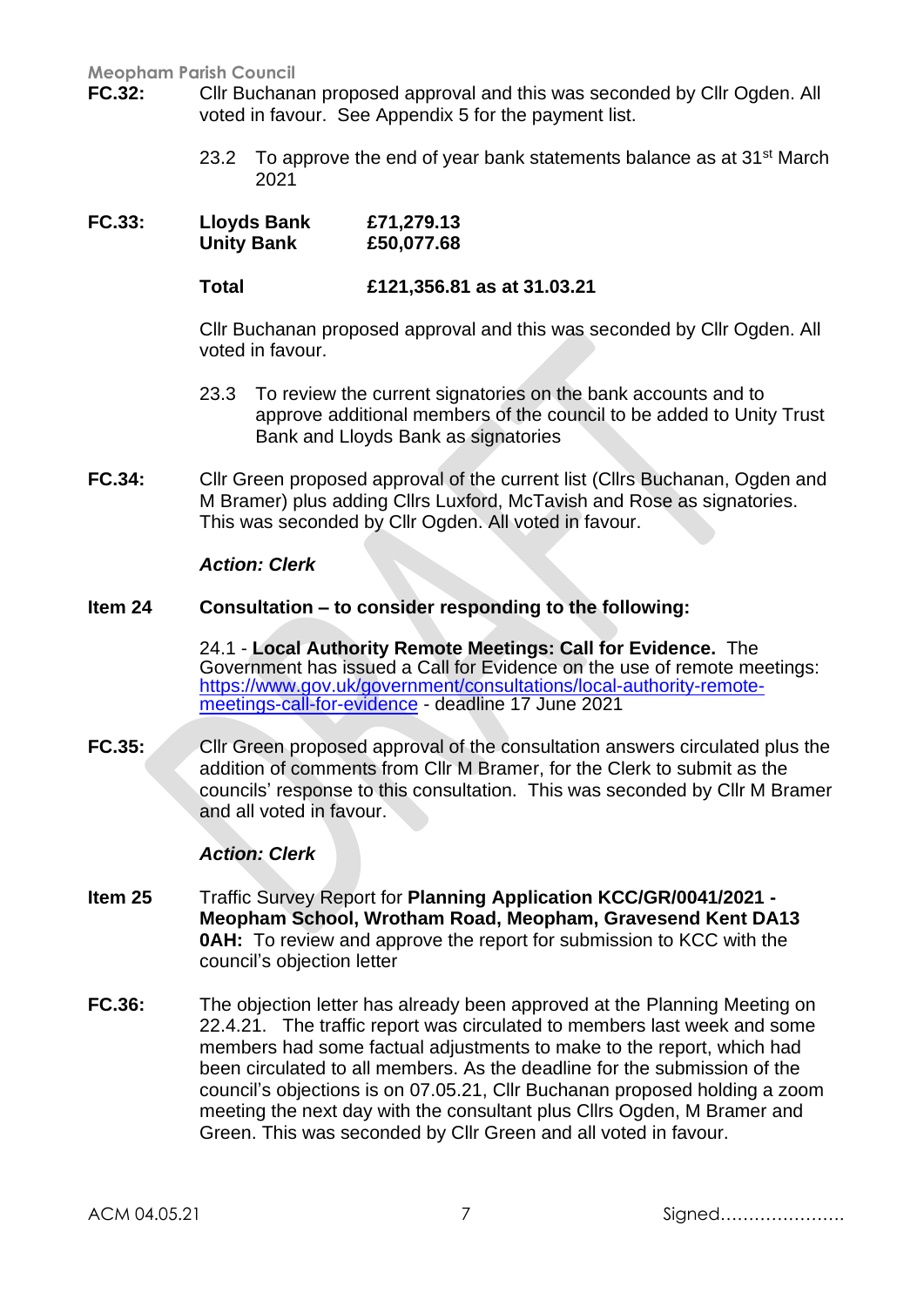Cllr Green proposed delegating the final wording of the report to the members attending the zoom meeting in order to meet the deadline for submission with the council's objection letter. This was seconded by Cllr Buchanan and all voted in favour.

## *Action: Cllrs M Bramer, Buchanan, Green and Ogden*

It was noted that the application will now be heard by KCC's Planning Committee and the Parish Council would have an opportunity to speak at this Committee Meeting. Cllr Buchanan proposed that Cllr Green represents the council by speaking at this meeting, date to be confirmed. This was seconded by Cllr Ogden and all voted in favour. It was noted that some members of the council had registered to speak in a personal capacity.

#### *Action: Cllr Green*

Cllr Green proposed sending the final traffic report to County Councillor Bryan Sweetland. This was seconded by Cllr McTavish and all voted in favour.

## *Action: Clerk*

Cllr Ogden proposed copying the objection letter to the Borough Councillors. This was seconded by Cllr McTavish and all voted in favour.

#### *Action: Clerk*

- **Item 26 To note correspondence received**
- **FC.37:** Members noted the correspondence list.

#### **Item 27 Chairman's Announcements**

**FC.38:** The Chairman advised members to make sure that they all have copies of the paperwork from the meeting to enable them to refer to it in the future. The Chairman thanked everyone for attending.

Meeting closed at 8.38pm.

Signed………………………………………………………………Dated……………………..

ACM 04.05.21 8 Signed………………….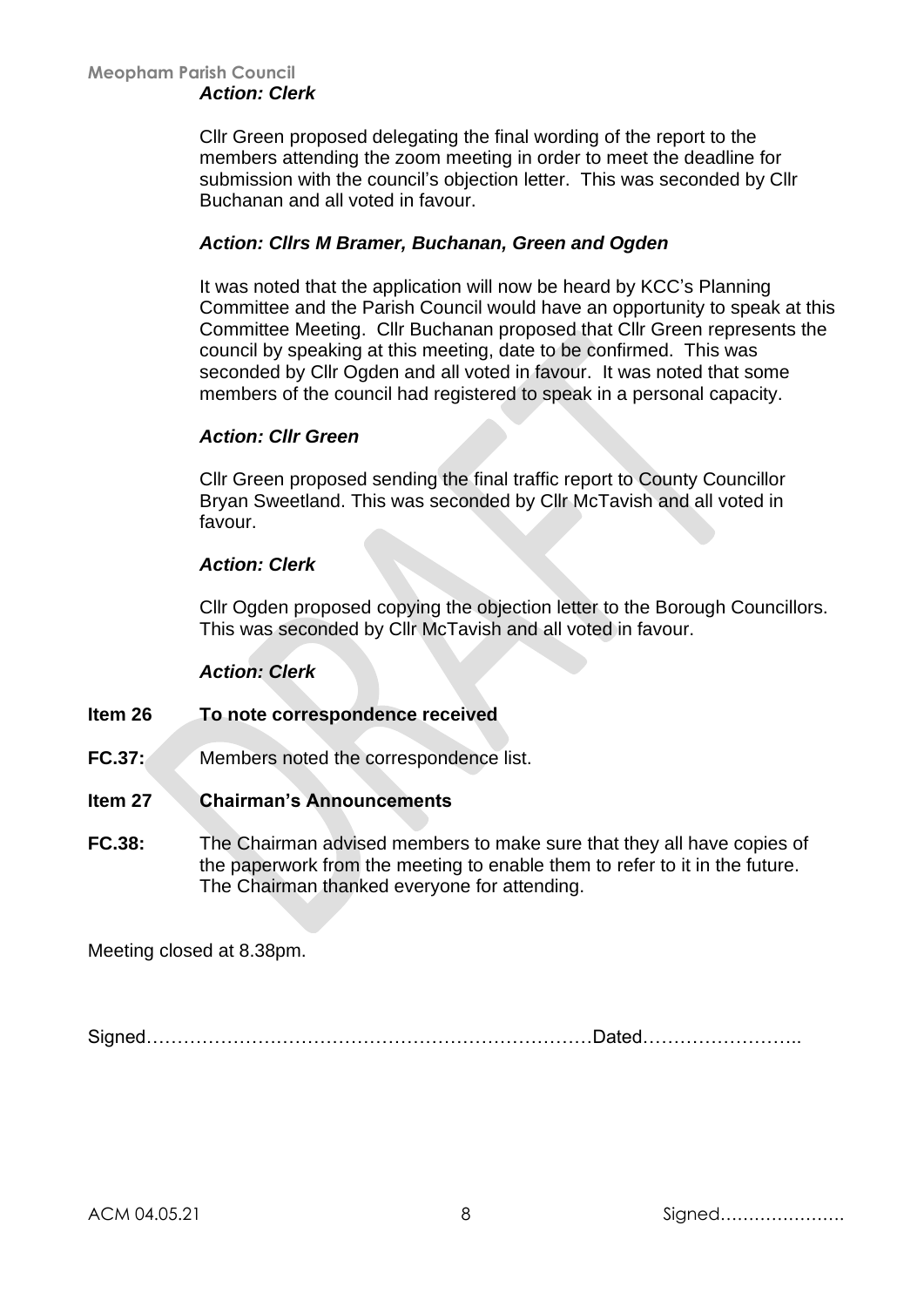# **STANDING COMMITTEES AND COMMITTEE MEMBERSHIP 2021-22**

#### **Administration & Resources**

- 1. Cllr G Green Vice Chairman
- 2. Cllr B Wade
- 3. Cllr M Bramer Chairman
- 4. Cllr J McTavish
- 5. Cllr J Ogden
- 6. Cllr S Buchanan

## **Environment & Amenities**

- 1. Cllr P Luxford<br>2. Cllr B Wade
- 
- 3. Cllr D Bramer
- 4. Cllr C Dalby
- 5. Cllr S Gofton
- 6. Cllr Bourke
- 7. Cllr S Buchanan

## **Planning & Projects**

- 1. Cllr G Green
- 2. Cllr B Wade
- 3. Cllr D Bramer
- 4. Cllr M Bramer
- 5. Cllr J McTavish Chairman
- 
- 7. Cllr S Buchanan

#### **Planning Committee**

Members - All Councillors

#### **Personnel Committee**

Chairmen of the Standing Committees

- 1. Cllr S Buchanan Chairman
- 2. Cllr J Ogden Vice Chairman
- 3. Cllr M Bramer
- 4. Cllr D Bramer
- 5. Cllr J McTavish

Vice Chairman<br>Chairman

6. Cllr A Rose Vice Chairman

ACM 04.05.21 9 Signed………………….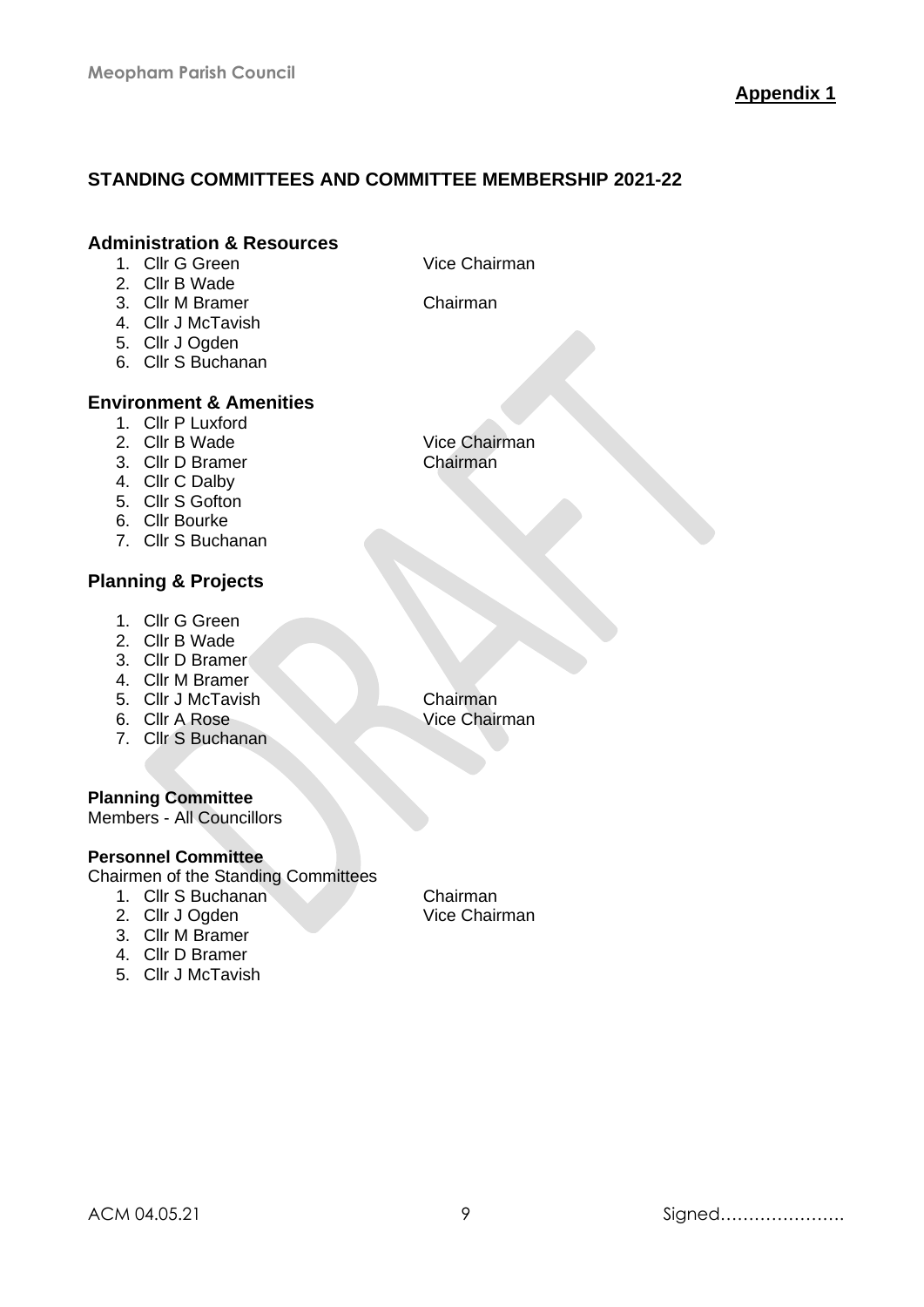# **PARISH REPRESENTATIVES ON OTHER BODIES 2021/22**

| Action with Communities in Rural Kent (Kent                                                   | Cllr Wade                          |
|-----------------------------------------------------------------------------------------------|------------------------------------|
| <b>Rural Community Council)</b>                                                               |                                    |
|                                                                                               |                                    |
| Age UK                                                                                        | <b>Cllr Gofton</b>                 |
| Campaign to Protect Rural England (CPRE)                                                      | <b>Cllr Luxford</b>                |
| <b>Culverstone Community Association</b>                                                      | Cllr D Bramer                      |
| Flagmaster                                                                                    | Keith Savage                       |
| Gravesham Rights of Way Committee                                                             | <b>Cllr Luxford</b>                |
| Gravesham Joint Transportation Board                                                          | Cllr M Bramer                      |
| Harvel Village Hall Management Committee                                                      | <b>Cllrs M Bramer and Luxford</b>  |
| Kent Association of Local Councils - Voting<br>members at AGM and Gravesham Area<br>Committee | Cllrs Buchanan and Ogden           |
| Lower Thames Crossing Association                                                             | <b>Cllr Luxford</b>                |
| Meopham Sports & Leisure Association                                                          | Cllr Wade                          |
| Meopham Village Hall Management<br>Committee                                                  | <b>Cllrs Buchanan &amp; Gofton</b> |
| Meopham Welfare Committee                                                                     | Mr P King and Cllr Ogden           |
| Meopham Windmill Trust                                                                        | Cllr M Bramer                      |
| NHS Darent Valley Hospital Briefings                                                          | <b>Cllr McTavish</b>               |
| Pond Warden (Harvel Pond)                                                                     | lan Carey                          |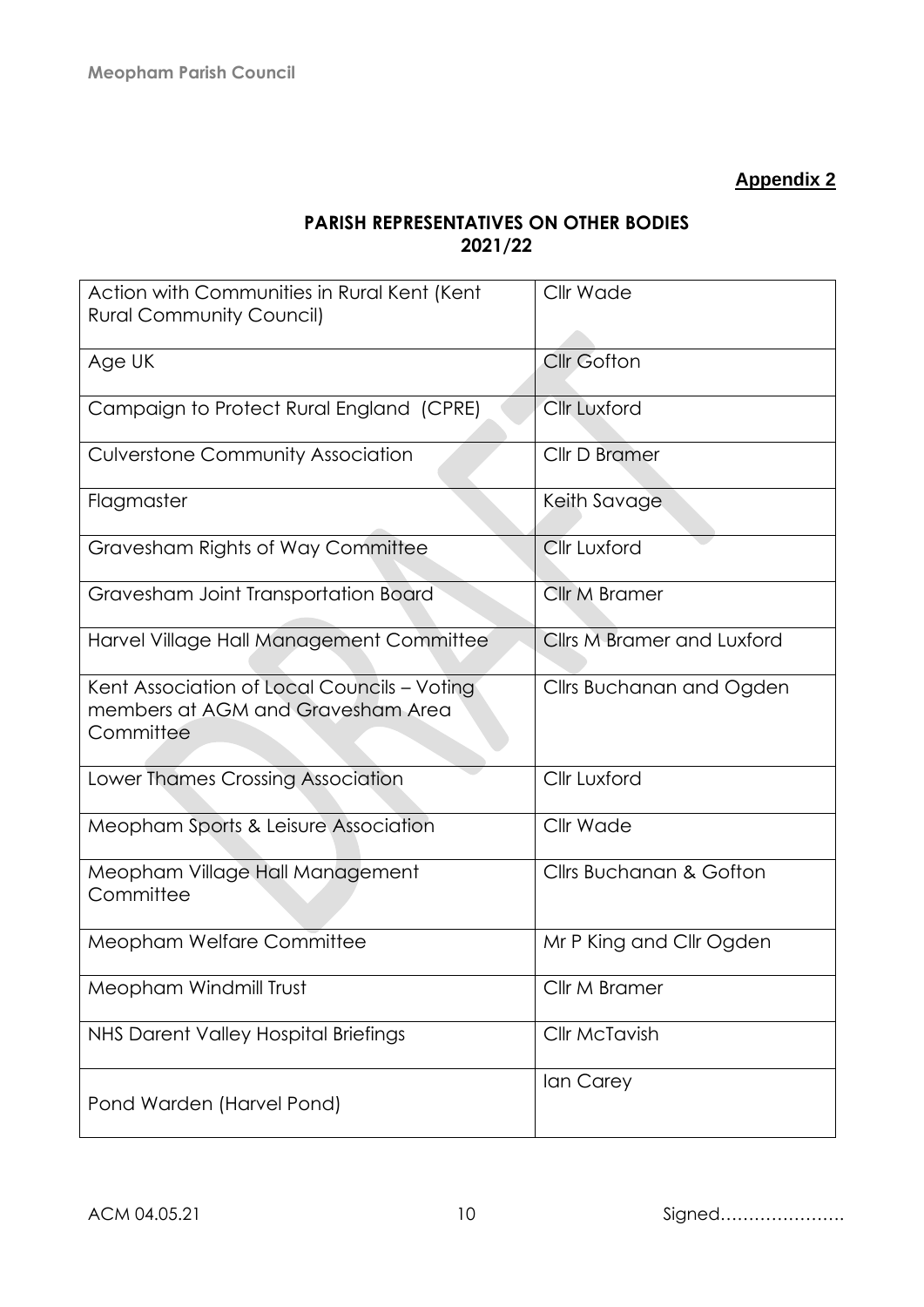# **MEOPHAM PARISH COUNCIL – KEYHOLDERS FOR 2021/22**

# **The Parish Office (front door {2 keys}, middle office door and back door key)**

## **Container Site, The Windmill**

| Gate      | Office<br>Dorich  |  |  |
|-----------|-------------------|--|--|
| container | Office<br>$D - 1$ |  |  |

# **The Windmill Chamber**

| Chamber | Parish Office and the Windmill Trust |
|---------|--------------------------------------|
|         |                                      |

# **Judson's Recreation Ground (separate key list available for details on all keys)**

| Pavilion  | Parish Office, Mr Phil King (garage only), Meopham Colts                 |
|-----------|--------------------------------------------------------------------------|
| Gates     | Parish Office, Meopham Colts, GBC Horticulture and Service<br>Contractor |
| Play Area | <b>Parish Office and Service Contractor</b>                              |

#### **Southdown Shaw Allotments**

| Main | Parish Office and allotment holders |
|------|-------------------------------------|
|      |                                     |

#### **Harvel Green**

| Gate on the Green                    | Parish Office, GBC Horticulture and Mr I Carey                                                     |
|--------------------------------------|----------------------------------------------------------------------------------------------------|
| Dropdown post<br>$X$ 2 with padlocks | Parish office x 2, L Martin x 1, I Carey x 1 (HRA), Chairman, Harvel<br>Village Hall Committee x 1 |
| X <sub>2</sub>                       | Harvel Pond Gates   Parish Office and I Carey                                                      |

ACM 04.05.21 11 Signed………………….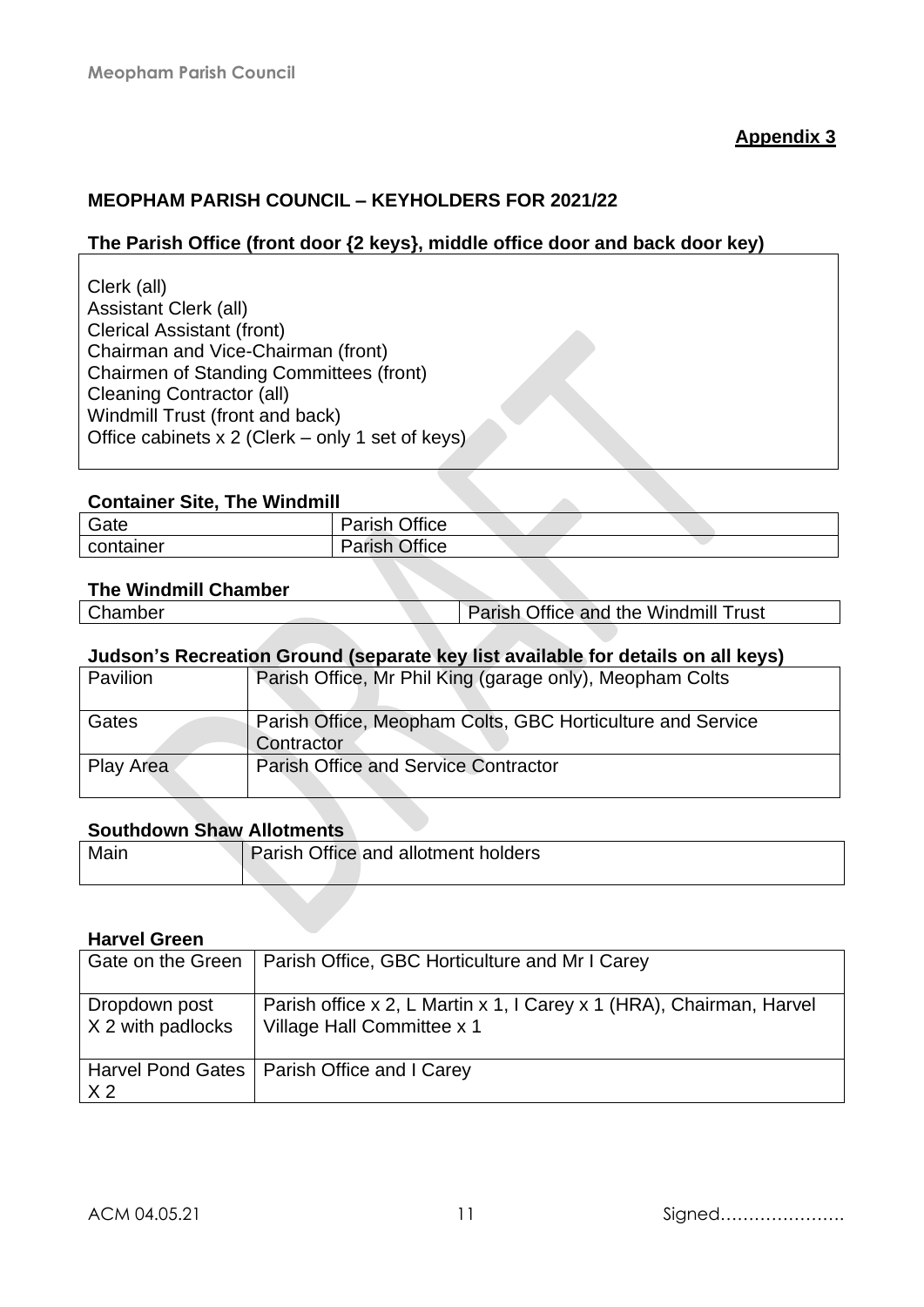## **Pitfield Green Toilet**

| Full set of keys :- | Servicing Contractor x 2 full sets, Parish office x 1 full set |
|---------------------|----------------------------------------------------------------|
| Ladies, mens,       |                                                                |
| disabled and        |                                                                |
| meter/storage       |                                                                |
| cupboard            |                                                                |

**Appendix 4**

# **MEOPHAM PARISH COUNCIL SUBSCRIPTIONS AND MEMBERSHIP FEES**

 $\triangle$ 

|                                                        | <b>Subscriptions</b><br>paid in<br>2020/21 | <b>Subscriptions</b><br>due in 2021/22 | <b>Budget</b><br>2021/22 |
|--------------------------------------------------------|--------------------------------------------|----------------------------------------|--------------------------|
| <b>Action with Communities in</b><br>Rural Kent (ACRK) | £100.00                                    | £105.00                                | £100.00                  |
| <b>Campaign to Protect Rural</b><br>England (CPRE)     | £36.00                                     | <b>Due Oct 2021</b>                    | £36.00                   |
| Kent Association of Local<br>Councils (KALC)           | £1515.00 + VAT                             | $£1620.00 + VAT$                       | £1600.00                 |
| Kent County Council Parish<br>Council Legal Scheme     | $£400 + VAT$                               | Due Feb 2022                           | £500.00                  |
| Meopham Review                                         | £6.00                                      | £6.00                                  | £9.00                    |
| SLCC Membership for the<br><b>Clerk</b>                | £227.00                                    | Due 1.6.21                             | £240.00                  |
| <b>Data Protection Officer</b>                         | £350.00                                    | Agreed not to<br>renew                 | 0.00                     |
| Kent County Playing Fields<br>Association              |                                            | £20.00 Agreed<br>by E&A 26.1.21        | £20.00**                 |

ACM 04.05.21 12 Signed………………….